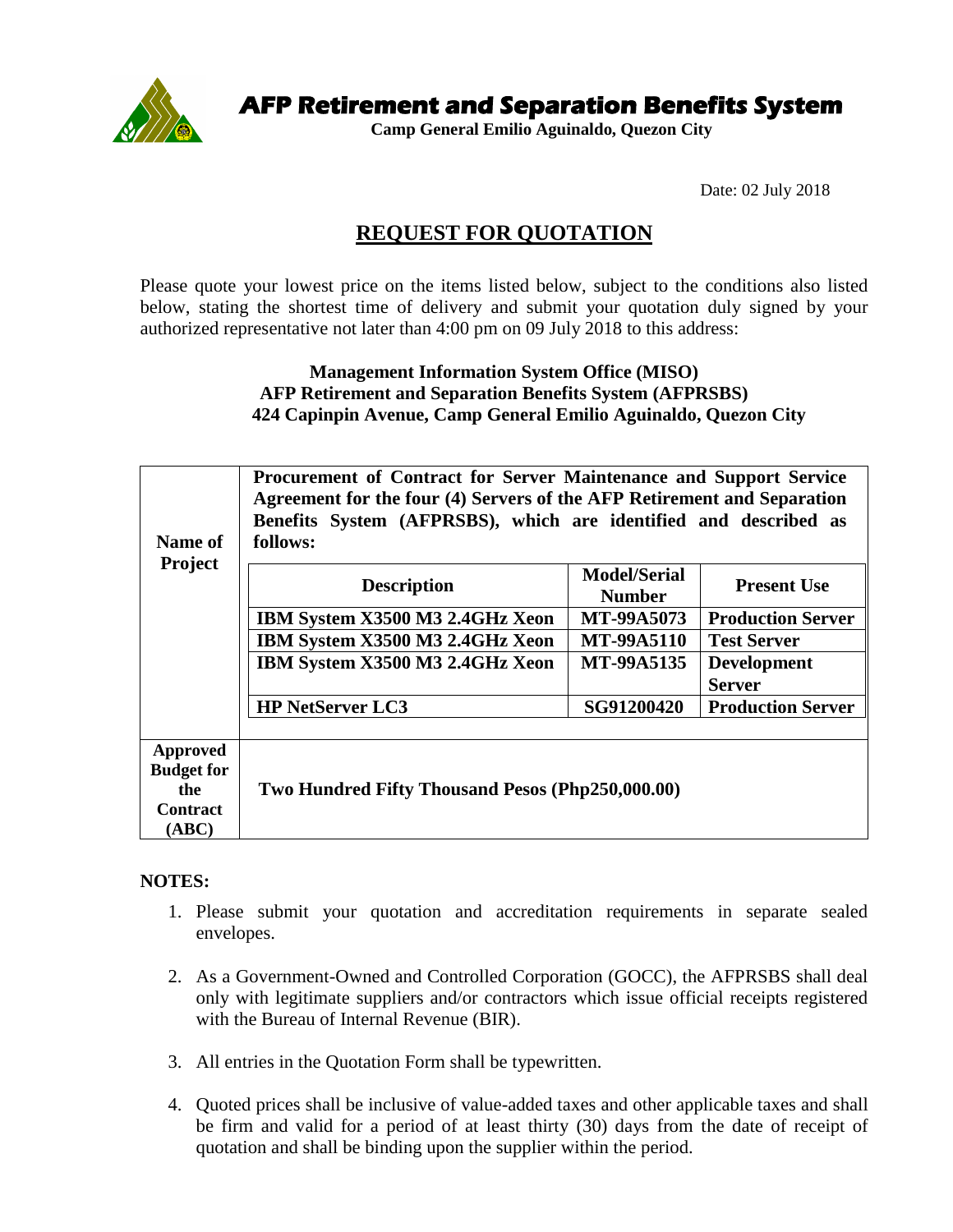- 5. Contract shall be awarded to the bidder with the best service and lowest calculated responsive bid.
- 6. Any and all costs necessary for the supplier to fulfill its obligations in the delivery of the maintenance service shall be deemed included in the financial proposal. Any cost incurred in the fulfillment of the obligations but were not included in the financial proposal shall be shouldered by the supplier with the lowest complying bid.
- 7. AFPRSBS reserves the right to post-qualify any supplier and/or reject any or all submitted quotations without thereby incurring any liabilities to the affected bidder/supplier or bidders/suppliers.
- 8. Accreditation requirements shall be submitted in a **separate sealed envelope**, which shall include the following:
	- a. Certified True Copy from Original Copy of the Philippine Government Electronic Procurement System (PhilGEPS) Registration Certificate;
	- b. Certified True Copy from Original Copy of Valid and Current Mayor's Permit and/or Business Permit;
	- c. Certified True Copy from Original Copy of the BIR Registration Certificate with Taxpayer's Identification Number (TIN) and Tax Clearance for bidding purposes;
	- d. Certified True Copy from Original Copy of the Department of Trade and Industry (DTI) or Securities and Exchange Commission (SEC) Registration Certificate;
	- e. Certified True Copy from Original Copy of the Income/Business Tax Return for the immediately preceding calendar year; and
	- f. Original Copy of the Corporate Secretary's Certificate designating the company's authorized representative to submit and sign the bid and to sign any and all contracts and documents pertaining to the award of maintenance and support service contract.
- 9. The winning bidder shall be required to post a Performance Security in the form of a Surety Bond issued by a reputable insurance or bonding company with an amount equivalent to the value of the contract price.
- 10. For further information, please call at telephone number (02) 912-3483 or (02) 911-2155 and look for Mr. Rendell Sopeña or Mr. Florante Urbano of the Management Information System Office, AFPRSBS.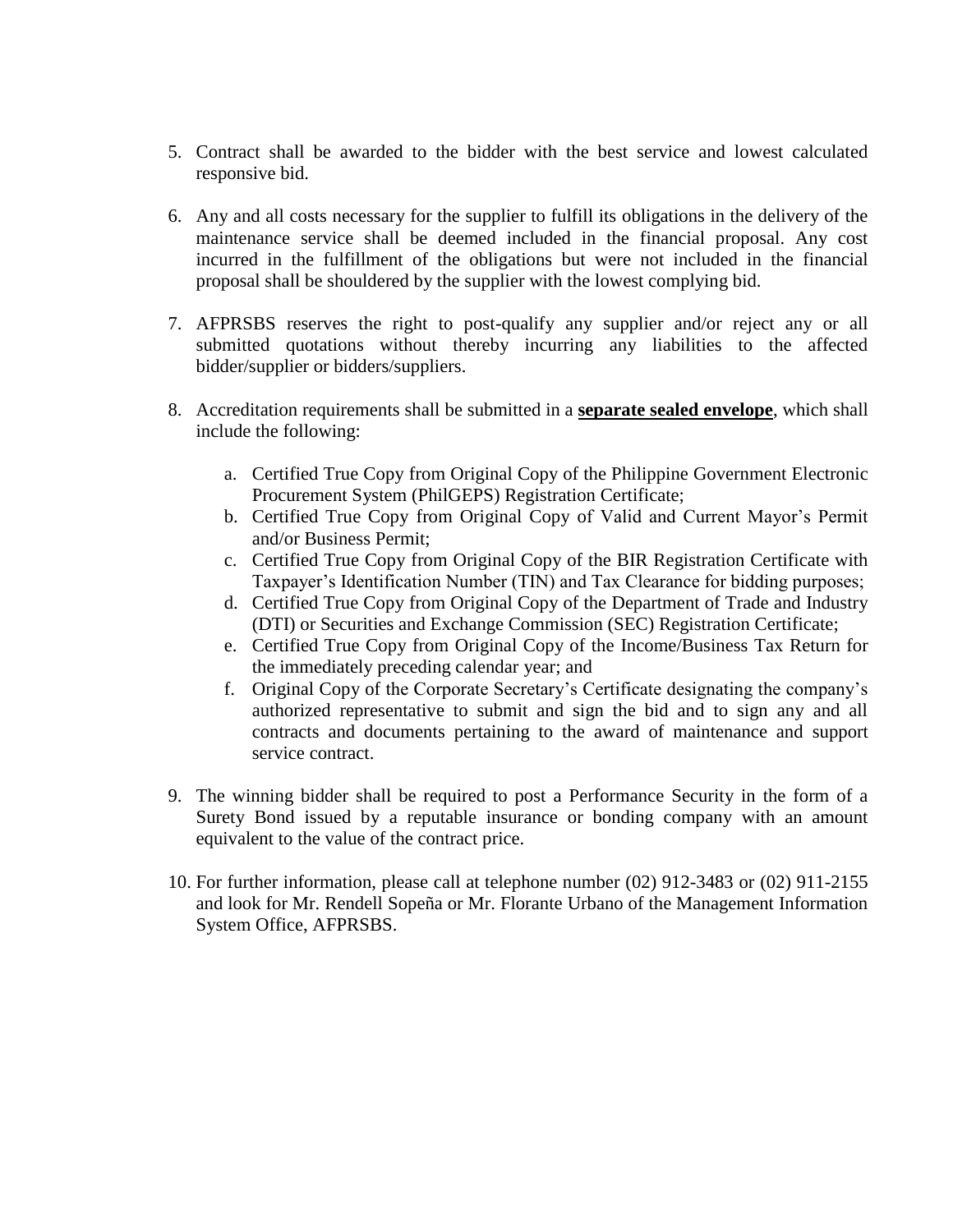| <b>ITEM</b><br><b>NO.</b> | <b>ITEM &amp; DESCRIPTION</b> | QTY. | <b>PRICE</b> |
|---------------------------|-------------------------------|------|--------------|
|                           |                               |      |              |
|                           |                               |      |              |
|                           |                               |      |              |
|                           |                               |      |              |
|                           |                               |      |              |
|                           |                               |      |              |
|                           |                               |      |              |
|                           |                               |      |              |
|                           |                               |      |              |
|                           |                               |      |              |
|                           |                               |      |              |
|                           |                               |      |              |
|                           |                               |      |              |
|                           |                               |      |              |
|                           |                               |      |              |
|                           |                               |      |              |
|                           |                               |      |              |
|                           |                               |      |              |

## **QUOTATION FORM**

\_\_\_\_\_\_\_\_\_\_\_\_\_\_\_\_\_\_\_\_\_\_\_\_\_\_\_\_\_\_\_\_\_\_\_\_\_\_\_\_\_\_\_\_\_\_\_\_\_\_\_\_\_\_\_\_\_ Printed Name & Signature of the Bidder's Authorized Representative

\_\_\_\_\_\_\_\_\_\_\_\_\_\_\_\_\_\_\_\_\_\_\_\_\_\_\_\_\_\_\_\_\_\_\_\_\_\_\_\_\_\_\_\_\_\_\_\_\_\_\_\_\_\_\_\_\_\_

\_\_\_\_\_\_\_\_\_\_\_\_\_\_\_\_\_\_\_\_\_\_\_\_\_\_\_\_\_\_\_\_\_\_\_\_\_\_\_\_\_\_\_\_\_\_\_\_\_\_\_\_\_\_\_\_\_\_

Name of Company

Date Submitted